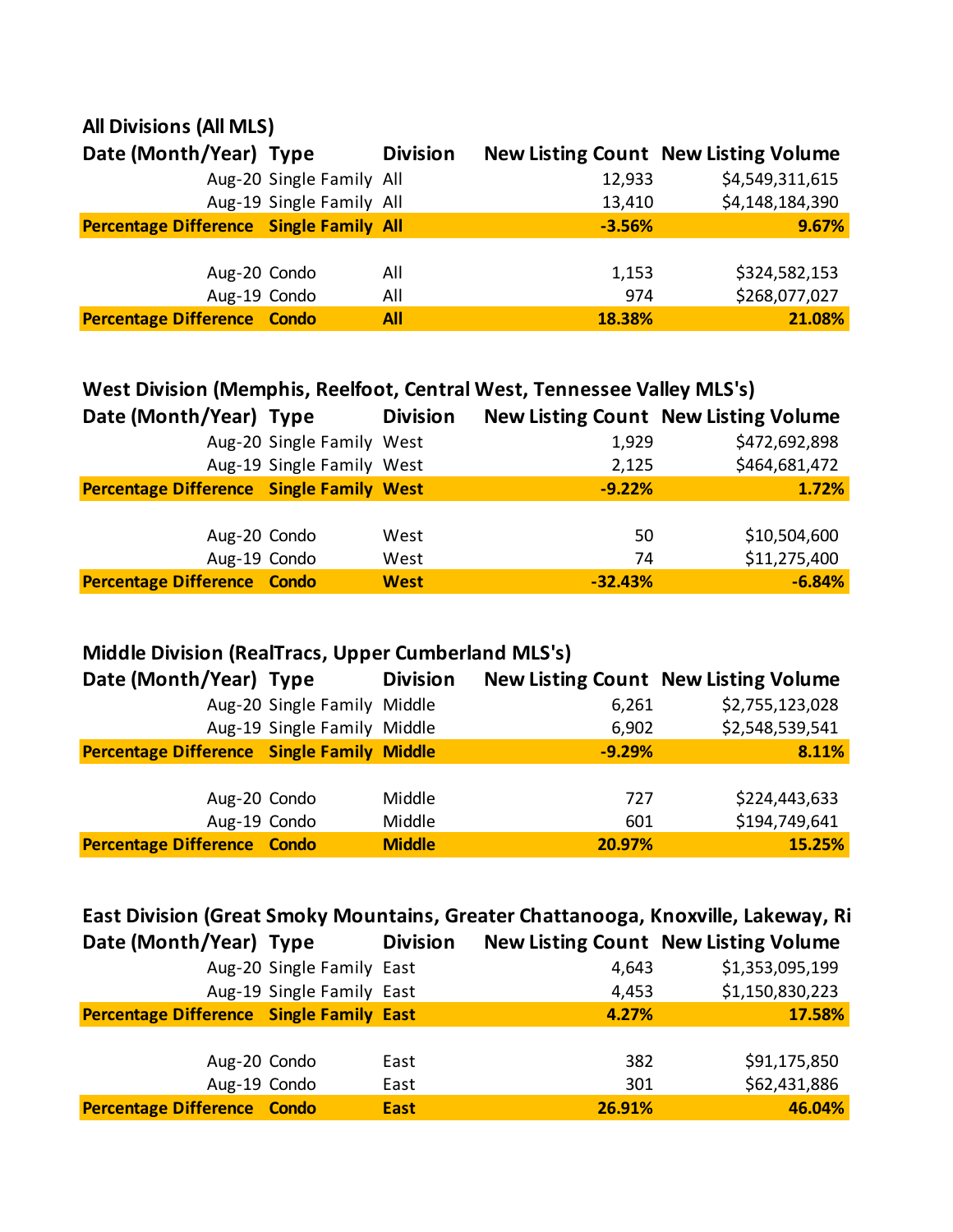|           | Active Listing Count Active Listing Volume Average Listing Price |           |
|-----------|------------------------------------------------------------------|-----------|
| 37,382    | \$16,284,430,308                                                 | \$436,404 |
| 47,989    | \$18,623,715,324                                                 | \$388,512 |
| $-22.10%$ | $-12.56%$                                                        | 12.33%    |
|           |                                                                  |           |
| 2,626     | \$964,098,315                                                    | \$367,976 |
| 3,005     | \$964,822,367                                                    | \$321,072 |
| $-12.61%$ | $-0.08%$                                                         | 14.61%    |

|           | Active Listing Count Active Listing Volume Average Listing Price |           |
|-----------|------------------------------------------------------------------|-----------|
| 3,758     | \$1,087,493,715                                                  | \$289,381 |
| 5,313     | \$1,386,913,483                                                  | \$261,041 |
| $-29.27%$ | $-21.59%$                                                        | 10.86%    |
|           |                                                                  |           |
| 129       | \$30,459,199                                                     | \$236,118 |
| 126       | \$21,353,433                                                     | \$169,472 |
| 2.38%     | 42.64%                                                           | 39.33%    |

|           | Active Listing Count Active Listing Volume Average Listing Price |           |
|-----------|------------------------------------------------------------------|-----------|
| 27,910    | \$12,931,079,471                                                 | \$464,162 |
| 32,766    | \$14,051,710,397                                                 | \$429,480 |
| $-14.82%$ | $-7.98%$                                                         | 8.08%     |
|           |                                                                  |           |
| 2,080     | \$786,386,331                                                    | \$378,070 |
| 2,329     | \$784,151,847                                                    | \$336,690 |
| $-10.69%$ | 0.28%                                                            | 12.29%    |

## iver Counties, Tennessee Virginia MLS's)

|           | Active Listing Count Active Listing Volume Average Listing Price |           |
|-----------|------------------------------------------------------------------|-----------|
| 6,078     | \$2,365,737,163                                                  | \$389,935 |
| 10,059    | \$3,194,926,283                                                  | \$317,777 |
| $-39.58%$ | $-25.95%$                                                        | 22.71%    |
|           |                                                                  |           |
| 499       | \$167,145,466                                                    | \$339,037 |
| 554       | \$159,991,287                                                    | \$288,793 |
| $-9.93%$  | 4.47%                                                            | 17.40%    |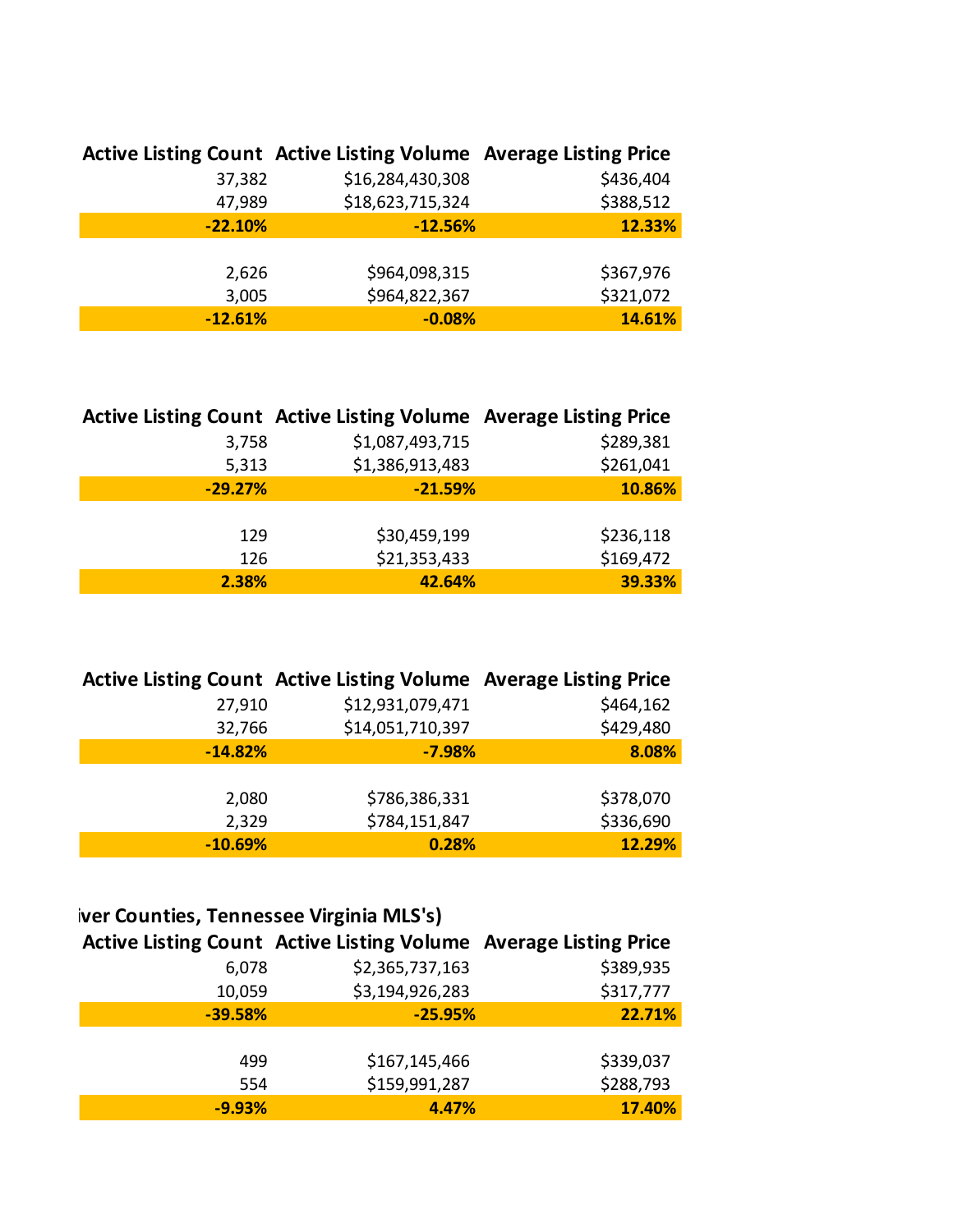## **August 2020 Percentage**

|           | Median Listing Price Average Listing price per Sq. Ft. Median Listing Price per Sq. Ft. |        |
|-----------|-----------------------------------------------------------------------------------------|--------|
| \$328,990 | \$165                                                                                   | \$144  |
| \$299,900 | \$150                                                                                   | \$135  |
| 9.70%     | 10.00%                                                                                  | 6.67%  |
|           |                                                                                         |        |
| \$276,700 | \$248                                                                                   | \$193  |
| \$252,990 | \$222                                                                                   | \$170  |
| 9.37%     | 11.71%                                                                                  | 13.53% |

|           | Median Listing Price Average Listing price per Sq. Ft. Median Listing Price per Sq. Ft. |        |
|-----------|-----------------------------------------------------------------------------------------|--------|
| \$199,900 | \$93                                                                                    | \$81   |
| \$175,900 | \$87                                                                                    | \$79   |
| 13.64%    | 6.90%                                                                                   | 2.53%  |
|           |                                                                                         |        |
| \$195,000 | \$94                                                                                    | \$110  |
| \$155,000 | \$115                                                                                   | \$99   |
| 25.81%    | $-18.26%$                                                                               | 11.11% |

|           | Median Listing Price Average Listing price per Sq. Ft. Median Listing Price per Sq. Ft. |       |
|-----------|-----------------------------------------------------------------------------------------|-------|
| \$347,700 | \$172                                                                                   | \$149 |
| \$329,900 | \$162                                                                                   | \$143 |
| 5.40%     | 6.17%                                                                                   | 4.20% |
|           |                                                                                         |       |
| \$284,700 | \$255                                                                                   | \$195 |
| \$265,000 | \$235                                                                                   | \$178 |
| 7.43%     | 8.51%                                                                                   | 9.55% |

|           | Median Listing Price Average Listing price per Sq. Ft. Median Listing Price per Sq. Ft. |        |
|-----------|-----------------------------------------------------------------------------------------|--------|
| \$289,900 | \$150                                                                                   | \$130  |
| \$244,900 | \$125                                                                                   | \$112  |
| 18.37%    | 20.00%                                                                                  | 16.07% |
|           |                                                                                         |        |
| \$249,900 | \$202                                                                                   | \$163  |
| \$210,000 | \$165                                                                                   | \$138  |
| 19.00%    | 22.42%                                                                                  | 18.12% |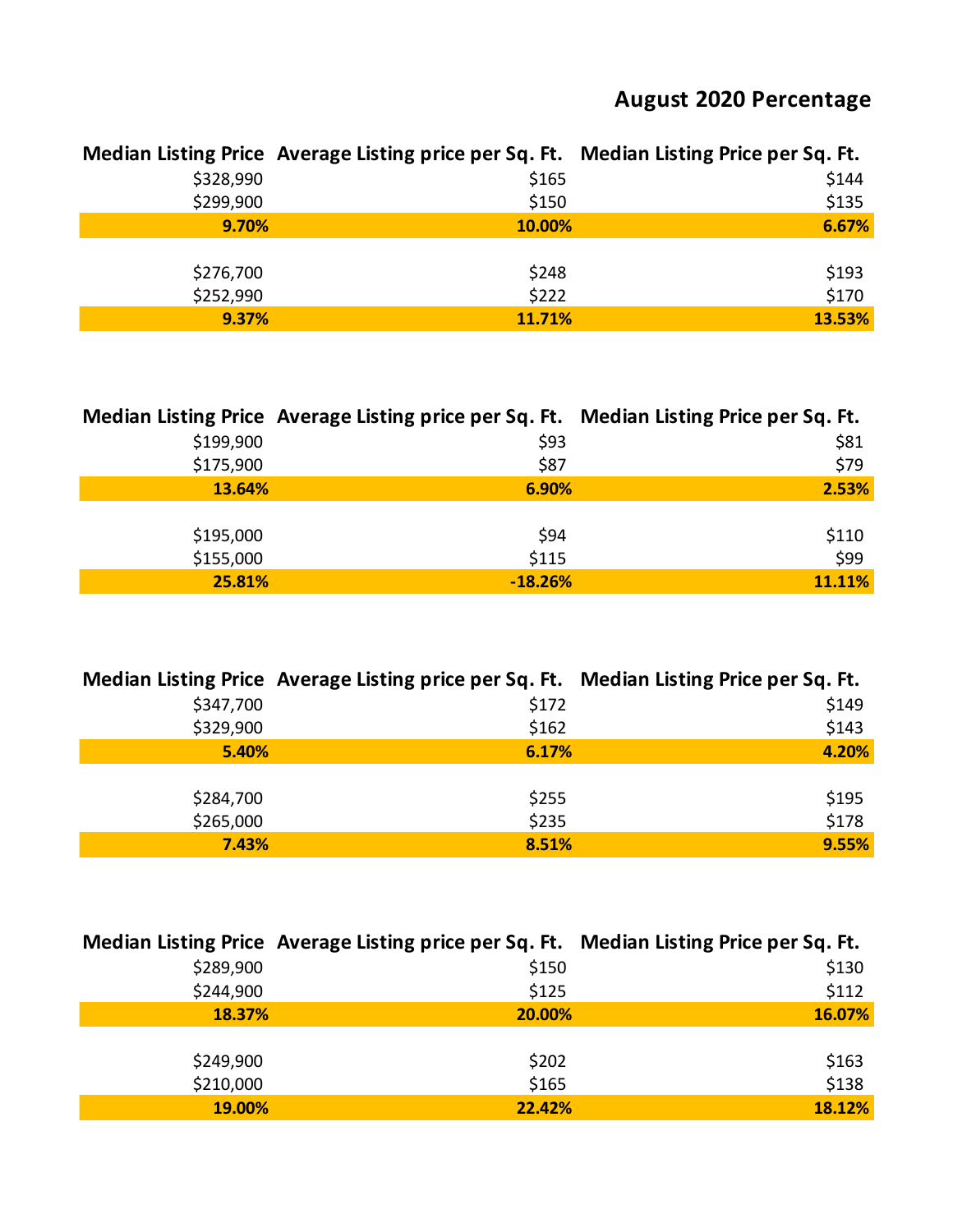# **Difference By Division and Type**

|        | New Pending Sales Count New Pending Sales Volume Pending Sales Count |         |
|--------|----------------------------------------------------------------------|---------|
| 15,864 | \$5,260,078,532                                                      | 16,390  |
| 12,708 | \$3,565,167,417                                                      | 7,566   |
| 24.83% | 47.54%                                                               | 116.63% |
|        |                                                                      |         |
| 1,306  | \$329,036,668                                                        | 1,325   |
| 818    | \$192,929,835                                                        | 506     |
| 59.66% | 70.55%                                                               | 161.86% |

|           | New Pending Sales Count New Pending Sales Volume Pending Sales Count |          |
|-----------|----------------------------------------------------------------------|----------|
| 1,606     | \$376,346,589                                                        | 2,062    |
| 1,927     | \$385,032,366                                                        | 1,829    |
| $-16.66%$ | $-2.26%$                                                             | 12.74%   |
|           |                                                                      |          |
| \$41      | \$8,003,100                                                          | \$41     |
| \$75      | \$13,185,250                                                         | \$45     |
| $-45.33%$ | $-39.30%$                                                            | $-8.89%$ |

|         | New Pending Sales Count New Pending Sales Volume Pending Sales Count |         |
|---------|----------------------------------------------------------------------|---------|
| 8,682   | \$3,304,657,268                                                      | 6,365   |
| 6,291   | \$2,116,794,069                                                      | 1,235   |
| 38.01%  | 56.12%                                                               | 415.38% |
|         |                                                                      |         |
| 876     | \$236,174,876                                                        | 662     |
| 429     | \$118,095,396                                                        | 120     |
| 104.20% | 99.99%                                                               | 451.67% |

|        | New Pending Sales Count New Pending Sales Volume Pending Sales Count |        |
|--------|----------------------------------------------------------------------|--------|
| 5,679  | \$1,605,316,633                                                      | 7,902  |
| 4,548  | \$1,072,611,256                                                      | 4,568  |
| 24.87% | 49.66%                                                               | 72.99% |
|        |                                                                      |        |
| 391    | \$85,233,291                                                         | 534    |
| 315    | \$61,799,089                                                         | 342    |
| 24.13% | 37.92%                                                               | 56.14% |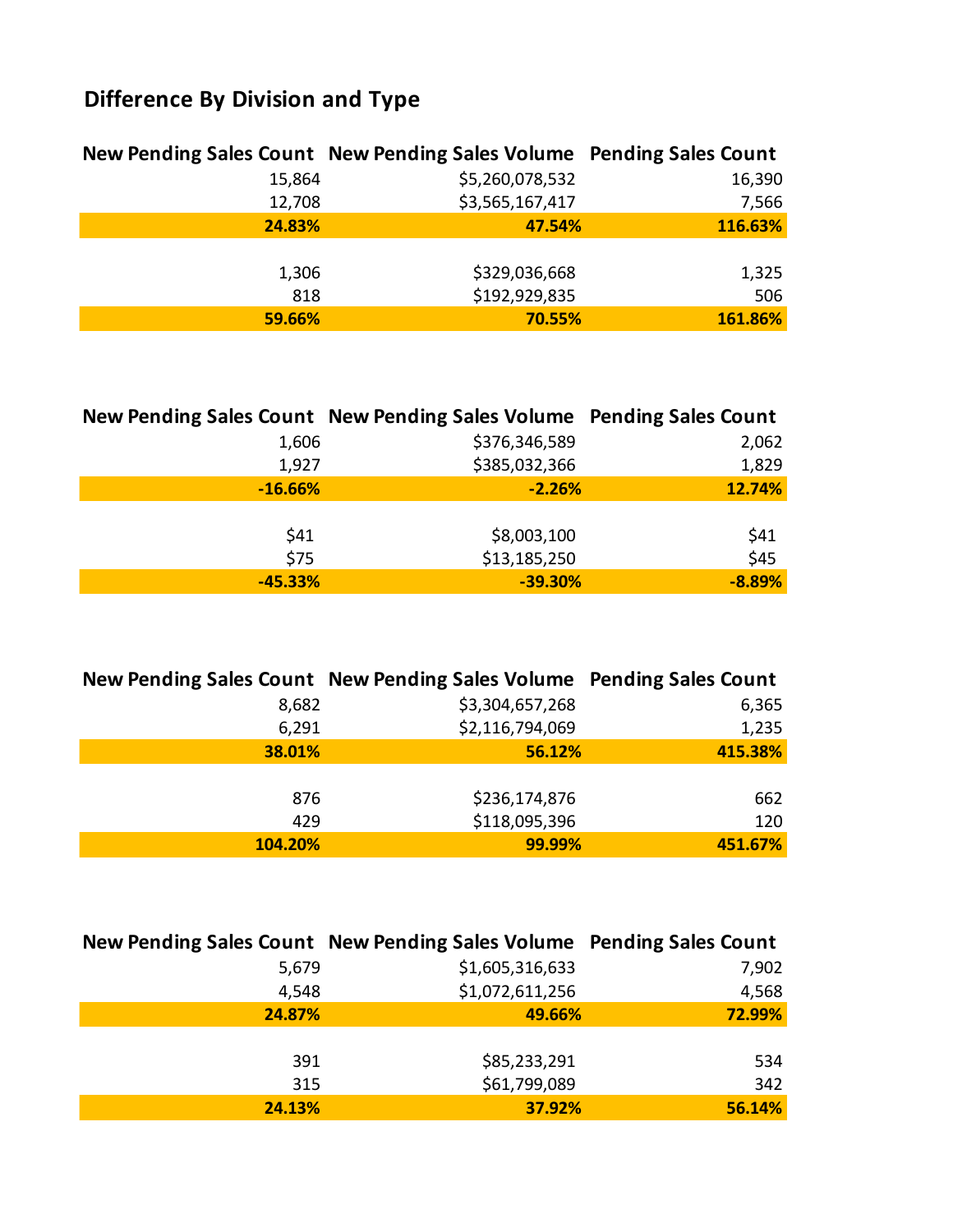| Pending Sales Volume Closed Sales Count Closed Sales Volume Average Sales Price |          |                 |           |
|---------------------------------------------------------------------------------|----------|-----------------|-----------|
| \$5,288,950,034                                                                 | 10,864   | \$3,443,737,335 | \$316,986 |
| \$1,913,918,755                                                                 | 10,709   | \$2,980,242,574 | \$278,293 |
| 176.34%                                                                         | 1.45%    | 15.55%          | 13.90%    |
|                                                                                 |          |                 |           |
| \$337,512,417                                                                   | 777      | \$187,212,160   | \$240,942 |
| \$122,675,079                                                                   | 852      | \$208,675,079   | \$244,924 |
| 175.13%                                                                         | $-8.80%$ | $-10.29%$       | $-1.63%$  |

| Pending Sales Volume Closed Sales Count Closed Sales Volume Average Sales Price |           |               |           |
|---------------------------------------------------------------------------------|-----------|---------------|-----------|
| \$469,412,777                                                                   | 1,707     | \$417,284,509 | \$244,455 |
| \$394,009,485                                                                   | 1,761     | \$367,399,368 | \$208,631 |
| 19.14%                                                                          | $-3.07%$  | 13.58%        | 17.17%    |
|                                                                                 |           |               |           |
| \$7,628,750                                                                     | \$55      | \$11,466,100  | \$208,475 |
| \$9,038,500                                                                     | \$64      | \$10,206,243  | \$159,473 |
| $-15.60%$                                                                       | $-14.06%$ | 12.34%        | 30.73%    |

| Pending Sales Volume Closed Sales Count Closed Sales Volume Average Sales Price |          |                 |           |
|---------------------------------------------------------------------------------|----------|-----------------|-----------|
| \$2,536,100,720                                                                 | 5,163    | \$1,939,422,523 | \$375,639 |
| \$403,029,069                                                                   | 5,092    | \$1,706,741,379 | \$335,181 |
| 529.26%                                                                         | 1.39%    | 13.63%          | 12.07%    |
|                                                                                 |          |                 |           |
| \$178,033,791                                                                   | 481      | \$128,043,823   | \$266,203 |
| \$37,445,888                                                                    | 522      | \$146,568,551   | \$280,783 |
| 375.44%                                                                         | $-7.85%$ | $-12.64%$       | $-5.19%$  |

| Pending Sales Volume Closed Sales Count Closed Sales Volume Average Sales Price |          |                 |           |
|---------------------------------------------------------------------------------|----------|-----------------|-----------|
| \$2,265,853,833                                                                 | 4,109    | \$1,116,689,268 | \$271,767 |
| \$1,130,138,551                                                                 | 3,925    | \$921,760,890   | \$234,844 |
| 100.49%                                                                         | 4.69%    | 21.15%          | 15.72%    |
|                                                                                 |          |                 |           |
| \$129,925,051                                                                   | 254      | \$50,746,632    | \$199,790 |
| \$76,386,297                                                                    | 268      | \$52,205,285    | \$194,796 |
| 70.09%                                                                          | $-5.22%$ | $-2.79%$        | 2.56%     |